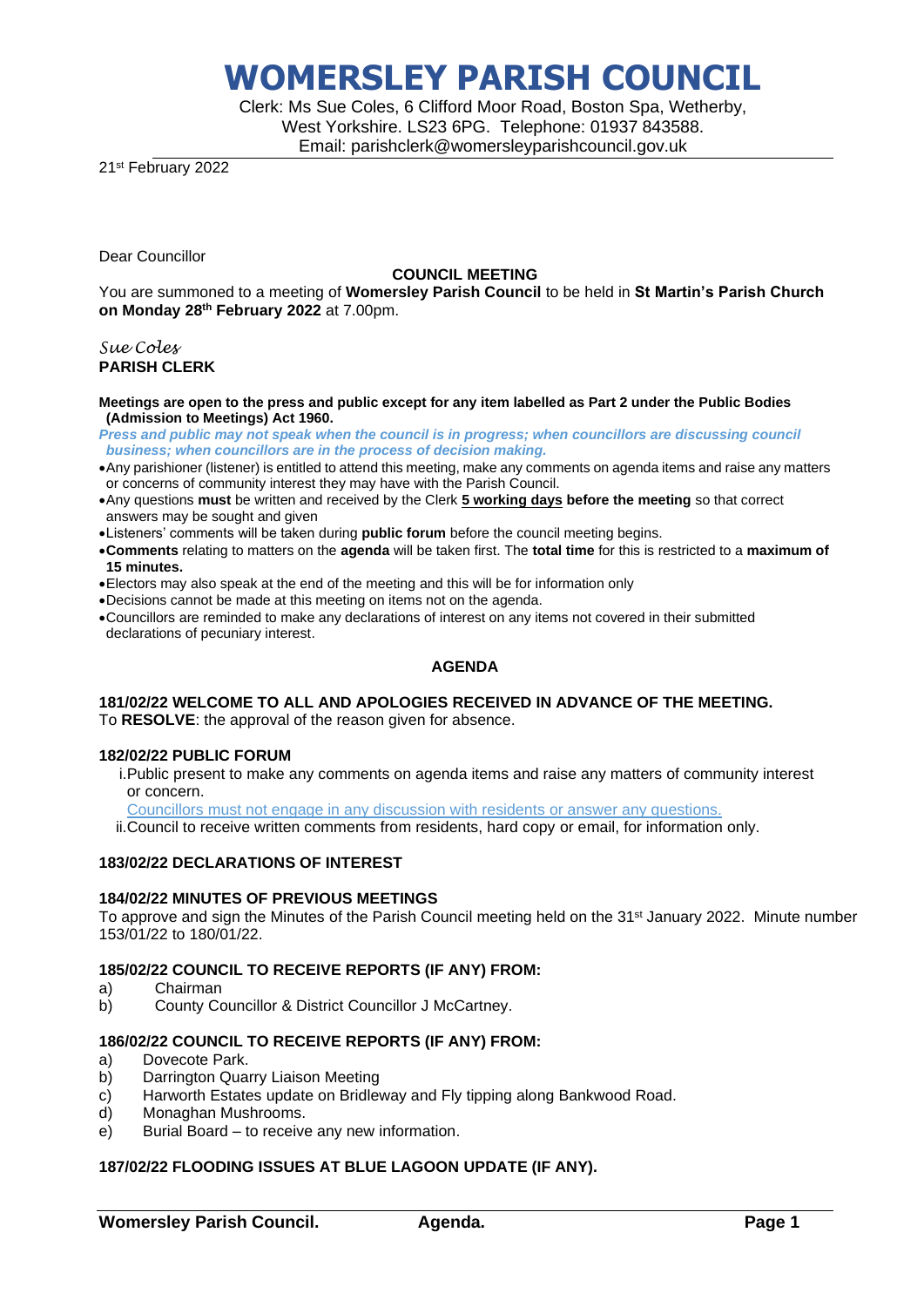Clerk: Ms Sue Coles, 6 Clifford Moor Road, Boston Spa, Wetherby, West Yorkshire. LS23 6PG. Telephone: 01937 843588. Email: parishclerk@womersleyparishcouncil.gov.uk

### **188/02/22 PLANNING APPLICATIONS**

### **a) NYCC CONSULTATION – NY/2021/0097/A27 WOMERSLEY QUARRY (HARWORTH ESTATES).**

This is a reserved matters application from planning application permissions granted under reference C8/41/107A/PA/ for an Aftercare Scheme, drainage matters and other items. An updated report (if any) will be given at the meeting.

### **b) GALE COMMON JUDICIAL REVIEW IN CONNECTION WITH NY/2019/009/ENV**

A further report will be made by the Chair and Vice Chair regarding the Judicial Review which has not been approved by The High Court of Justice.

### **c) WENT EDGE QUARRY NY/2019/0002/ENV**

To receive a further report if there is any available will be given at the meeting.

### d**) MINERALS AND WASTE JOINT PLAN ADOPTION.**

Notification under Regulations 26 and 35 of Town and Country Planning (Local Planning) Regulations 2012 that NYCC has adopted this document on 16<sup>th</sup> February 2022.

| <b>PLANNING</b><br><b>APPLICATIONS</b> | <b>DETAILS</b>                                                                                                                                                                                                                                                                                                                                                      | <b>ADDRESS</b>                                                                                        | <b>DECISION</b> |
|----------------------------------------|---------------------------------------------------------------------------------------------------------------------------------------------------------------------------------------------------------------------------------------------------------------------------------------------------------------------------------------------------------------------|-------------------------------------------------------------------------------------------------------|-----------------|
| 2022/0121/S73                          | Section 73 application to vary condition 02 of<br>planning approval 201/0468/COU change of<br>use of shop to use as ta rooms, gallery and<br>shop granted on 12.07.11                                                                                                                                                                                               | Womersley Park, Park Lane                                                                             | <b>New</b>      |
| 2018/1298/FUL                          | Change of use of land for the grazing of<br>horses and erection of detached single storey<br>stable block                                                                                                                                                                                                                                                           | Location: Spring Lodge<br>Lake, Northfield Lane,<br>Womersley                                         | Approved        |
| 2021/1493/DOC                          | Discharge of condition 04 (ground<br>contamination) and 05 (ground remediation) of<br>approval 2018/0742/FULM Proposed new<br>access road to serve existing agricultural<br>fields on the north-eastern side of the railway<br>line together with the formation of a turning<br>head adjacent to Cow Lane to allow the<br>removal of vehicular crossing rights over | Network Rail (Infrastructure)<br>Ltd.<br>Post Office Lane Level<br>Crossing on Cow Lane,<br>Womersley | <b>DOC</b>      |

### **189/02/22 FINANCE REPORTS:**

a) List of accounts for payment.

| <b>CHQ</b> | <b>DATED</b> | <b>PAYEE</b>       | <b>REASON</b>      | <b>GROSS</b> | VAT | <b>NET</b> |
|------------|--------------|--------------------|--------------------|--------------|-----|------------|
| 01385      | 28.02.22     | SUE COLES          | SALARY             | £430.59      |     | £430.59    |
| 01386      | 28.02.22     | <b>NICK MILNER</b> | TREES AND BRAMBLES | £330.00      |     | £330.00    |
|            |              |                    |                    | £760.59      |     | £760.59    |

b) Current Balance of the Community Account as at  $21^{st}$  February is £29,005.20

c) Bank reconciliation to 1<sup>st</sup> February 2022.

d) Payment requests received after the agenda.

e) Budget to end of February 2022

f) List of cheques report issued to end of February 2022

 $g$ ) Income received: £3,699.05 Annual HMRC Vat claim to 31.12.21

Members to **RESOLVE** payments listed and accept reports.

### **190/02/22 UPDATING VILLAGE STREETLIGHTS**

A site meeting has been held with Streetlighting due to their H&S concerns regarding rotten metal posts which need replacing urgently. A report will be given to the meeting to include budget costings.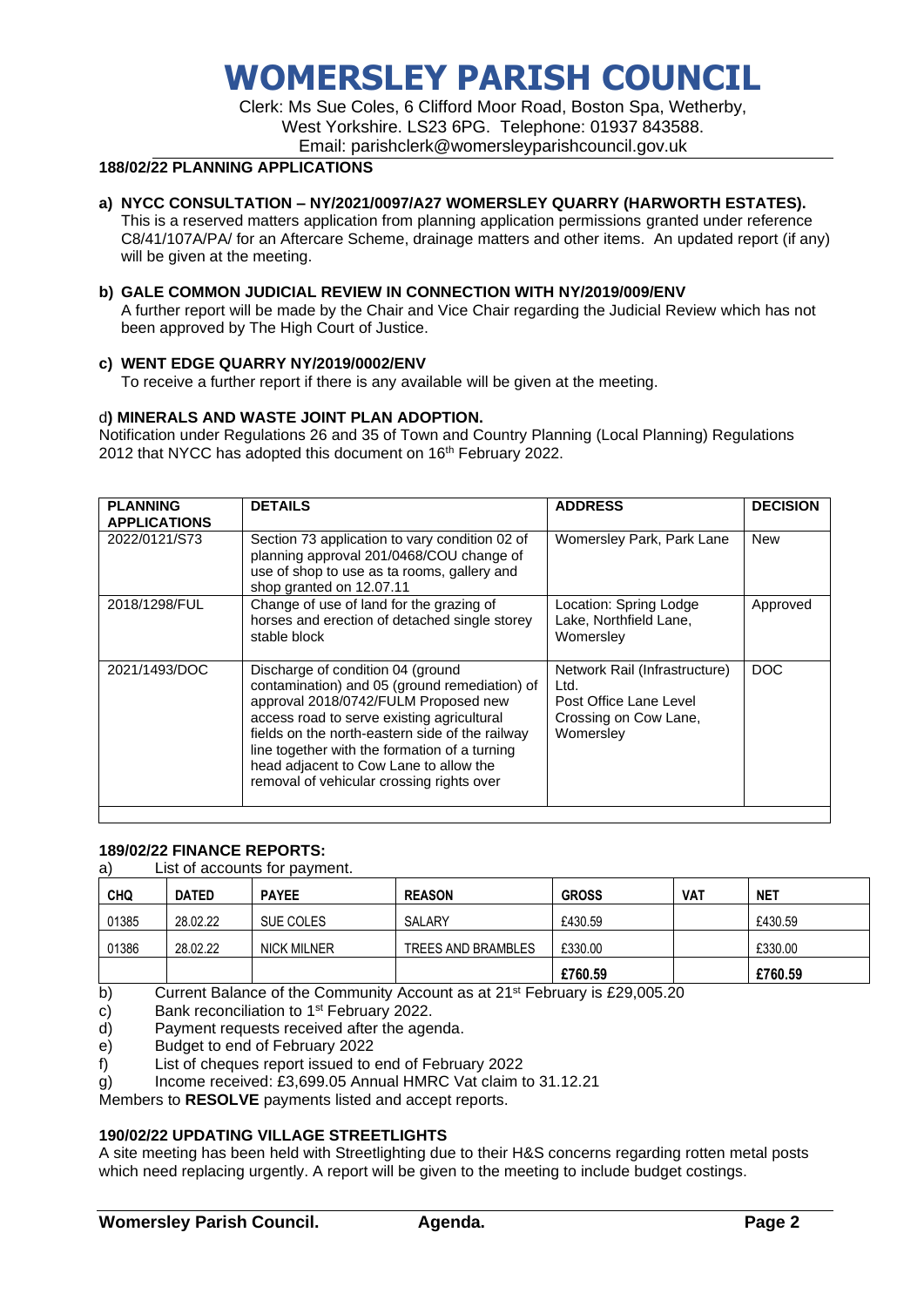Clerk: Ms Sue Coles, 6 Clifford Moor Road, Boston Spa, Wetherby, West Yorkshire. LS23 6PG. Telephone: 01937 843588. Email: parishclerk@womersleyparishcouncil.gov.uk

### **191/02/22 GRANT APPLICATIONS FROM TWO RIDINGS.**

Grant approval has been received for 20 hanging baskets for Her Majesties 70<sup>th</sup> Jubilee Year at a cost of £1820.00. Members are asked to approve the purchase of the baskets from First Impressions.

### **192/02/22 AED TRAINING**

One person has contacted the Clerk to request AED training at Womersley Watersports as advertised in the newsletter.

### **193/02/22 PARISH FIELD**

- a) An update and information will be given at the meeting concerning the weekly/monthly play equipment inspections.
- b) New notice board for the play area. A few further suggestions will be put to the meeting.
- c) Use of CCTV– please see attached report.

### **194/02/22 MEETING WITH GROUNDWORKS**

- a) The claim for a refund of the old substandard gates has been made.
- b) Members **RESOLVED** the purchase of two Aston Easy Latch 2-way gates at a cost of £546.00 plus vat and delivery at last month's meeting, however, anti-social behaviour problems have been escalating on the field and public access through the play area may need reviewing to stop dog excrement and dangerous dogs.

### **195/02/22 HIGHWAYS MATTERS AND SIGNAGE (IF ANY).**

### **196/02/22 NEW SINGLE COUNCIL FOR NORTH YORKSHIRE**

Update on the New Council for North Yorkshire issue 2 dated February 2022.

### **197/02/22 COUNTY COUNCIL AND PARISH COUNCIL ELECTIONS**

Selby DC has held a meeting to advise all PC's on the current plans for all elections in NYCC to be held in May although Government legislation is still awaited. The presentation slides of that meeting are attached for information.

### **198/02/22 MEETING TO BE HELD WITH POLICE COMMISSIONER**

- a) An on-line zoom meeting will be held on  $26<sup>th</sup>$  May with the Police Commissioner anyone wishing to attend or ask questions need to confirm as soon as possible.
- b) Complaint regarding the lack of Community Messaging and subsequent reply.
- c) The offer of a parish council meeting with Inspector Martin Wedgewood. It is suggested that the meeting coincides with the Annual Parish Meeting.

### **199/02/22 ANNUAL PARISH MEETING AND ANNUAL MEETING OF THE COUNCIL.**

Following the proposed May elections, the Annual Meeting of the Council will take place on the 16<sup>th</sup> or 23<sup>rd</sup> of May at 7pm or 7.30pm.

The Annual Parish Meeting can take place any day in May including the 30<sup>th</sup> May which is not a Bank Holiday this year. Member are asked to **RESOLVE** dates and times.

### **200/02/22 NEWSLETTER UPDATE, WEBSITE AND FACEBOOK.**

A Jubilee celebrations committee could be formed by residents.

### **201/02/22 CORRESPONDENCE RECEIVED SINCE LAST MEETING**

| <b>From</b> | <b>Details</b>                                                                                    | <b>Action</b><br><b>Suggestion</b> |
|-------------|---------------------------------------------------------------------------------------------------|------------------------------------|
| <b>YLCA</b> | White Rose information about grant availability, dogs, elections, police meetings                 |                                    |
| Selby DC    | Planning Process explained.                                                                       |                                    |
| <b>YLCA</b> | Remote Conference in March                                                                        |                                    |
| <b>YLCA</b> | Breakthrough Communications - social medial training through YLCA annual<br>meeting.              |                                    |
| <b>YLCA</b> | Annual meeting on the 8 <sup>th</sup> June speaker is Mr Martin Grainger Held of SDC<br>Planning. |                                    |